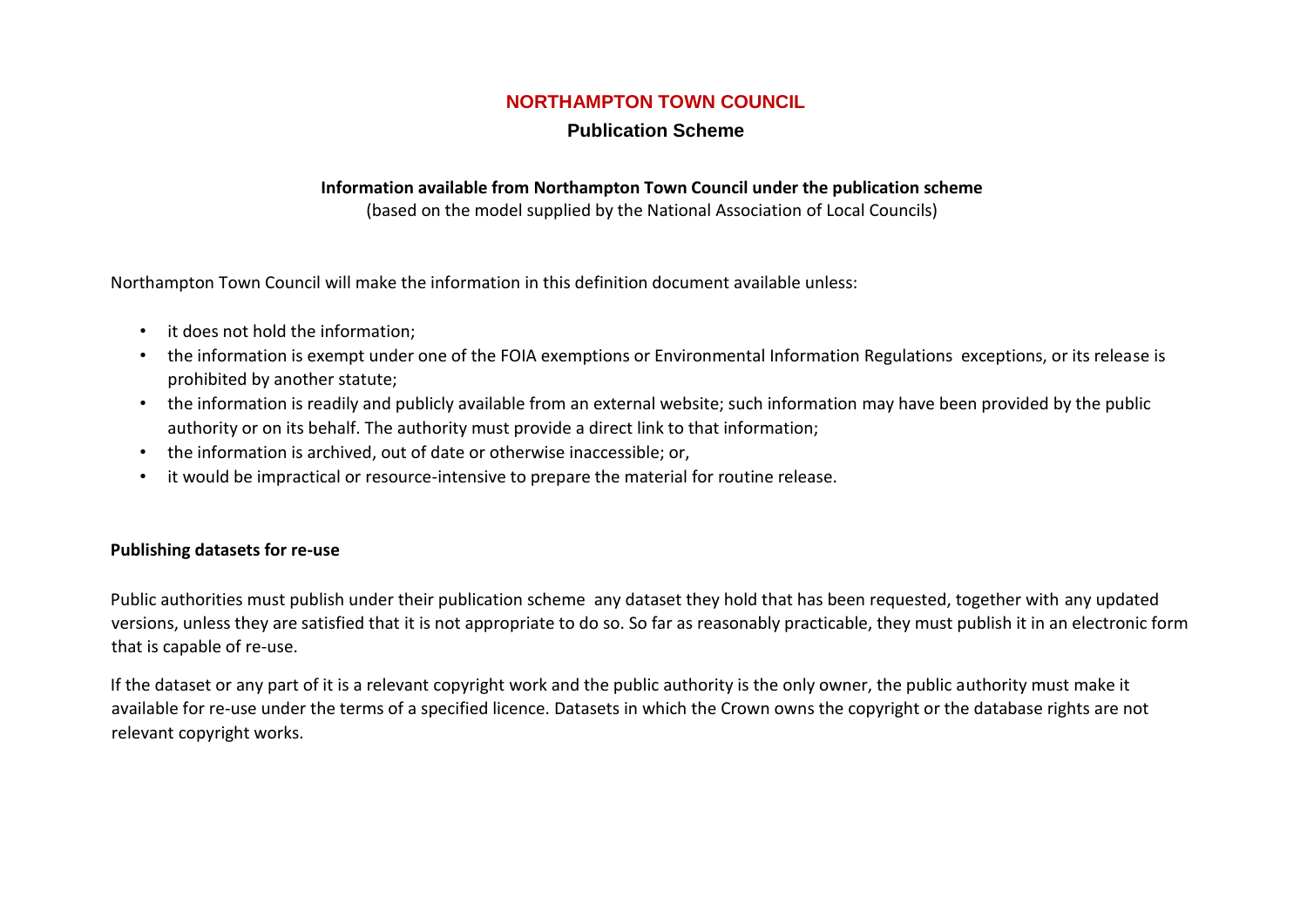The Datasets Code of Practice recommends that public authorities make datasets available for re-use under the [Open Government](http://www.nationalarchives.gov.uk/doc/open-government-licence/version/2/) Licence.

The term 'dataset' is defined in section 11(5) of FOIA. The terms 'relevant copyright work' and 'specified licence' are defined in section 19(8) of FOIA. The ICO has published [guidance](http://www.ico.org.uk/for_organisations/guidance_index/~/media/documents/library/Freedom_of_Information/Detailed_specialist_guides/datasets-foi-guidance.pdf) [o](http://www.ico.org.uk/for_organisations/guidance_index/~/media/documents/library/Freedom_of_Information/Detailed_specialist_guides/datasets-foi-guidance.pdf)n the dataset provisions in FOIA. This explains what is meant by "not appropriate" and "capable of reuse".

| Information to be published                                                                                    | How the information can be<br>obtained | Cost |
|----------------------------------------------------------------------------------------------------------------|----------------------------------------|------|
|                                                                                                                |                                        |      |
| Class1 - Who we are and what we do                                                                             | (hard copy or website)                 | Free |
| (Organisational information, structures, locations and contacts)                                               |                                        |      |
| This will be current information only.                                                                         |                                        |      |
| N.B. Councils should already be publishing as much information as possible about how<br>they can be contacted. |                                        |      |
| Who's who on the Council and its Committees                                                                    | Website                                | Free |
| Contact details for Town Clerk and Council members (named contacts where possible                              | Website                                | Free |
| with telephone number and email address (if used))                                                             |                                        |      |
| Location of main Council office and accessibility details                                                      | Website                                | Free |
| Staffing structure                                                                                             | Website                                | Free |
|                                                                                                                |                                        |      |
| Class 2 - What we spend and how we spend it                                                                    | (hard copy or website)                 |      |
| (Financial information relating to projected and actual income and expenditure,                                |                                        |      |
| procurement, contracts and financial audit)                                                                    |                                        |      |
|                                                                                                                |                                        |      |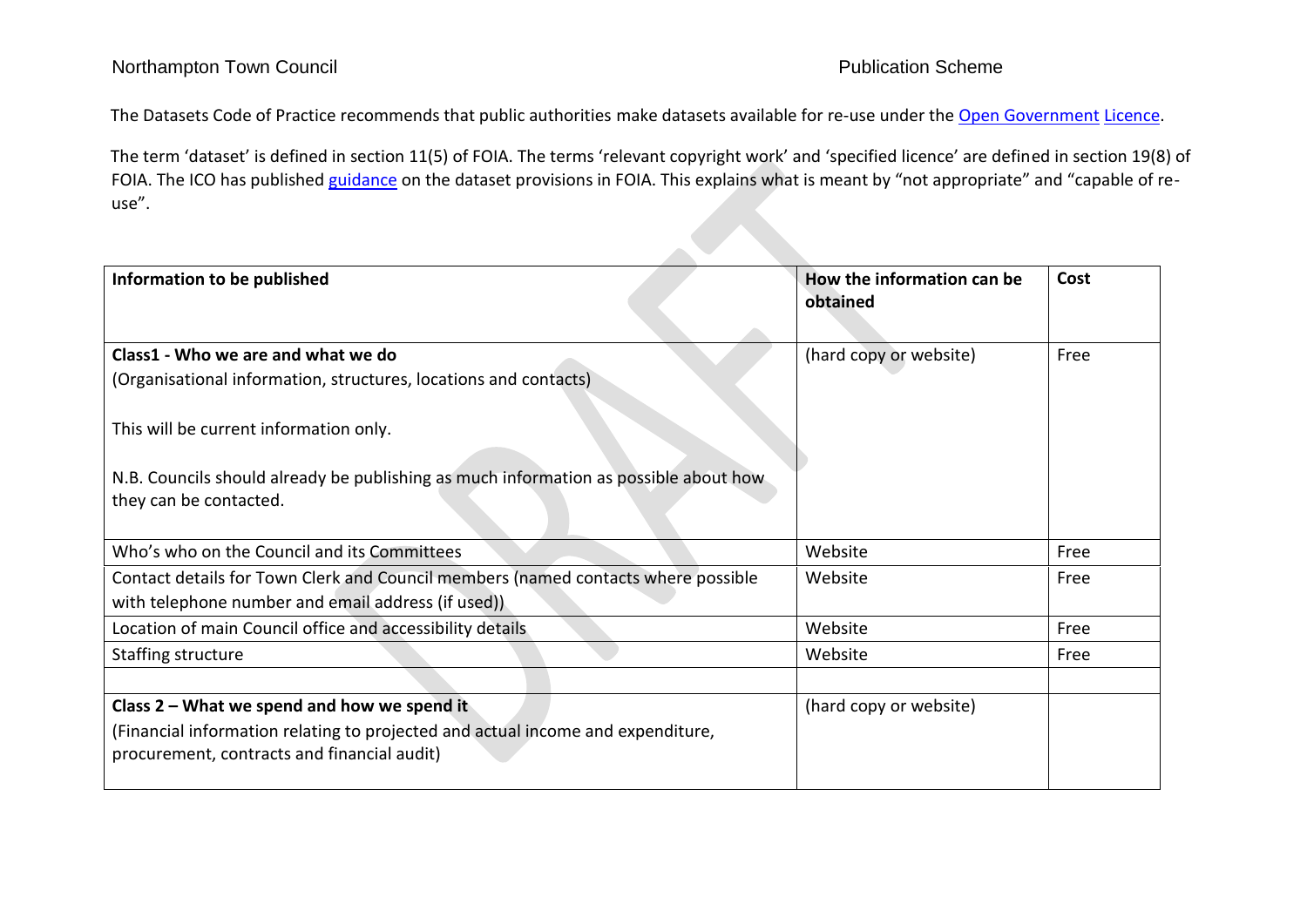# Northampton Town Council **Northampton Town Council**

| Current and previous financial year as a minimum                                |                        |      |
|---------------------------------------------------------------------------------|------------------------|------|
| Annual return form and report by auditor                                        | Website                | Free |
| <b>Finalised budget</b>                                                         | Website                | Free |
| Precept                                                                         | Website                | Free |
| <b>Borrowing Approval letter</b>                                                | Website                | Free |
| <b>Financial Standing Orders and Regulations</b>                                | Website                | Free |
| Grants given and received                                                       | Website                | Free |
| List of current contracts awarded and value of contract                         | Website                | Free |
| Members' allowances and expenses                                                | Website                | Free |
|                                                                                 |                        |      |
| Class 3 - What our priorities are and how we are doing                          | (hard copy or website) | Free |
| (Strategies and plans, performance indicators, audits, inspections and reviews) |                        |      |
| Current and previous year as a minimum                                          |                        |      |
| Parish Plan (current and previous year as a minimum)                            | Website                | Free |
| Annual Report to Parish or Community Meeting (current and previous year as a    | Website                | Free |
| minimum)                                                                        |                        |      |
| <b>Quality status</b>                                                           | Website                | Free |
| Class 4 - How we make decisions                                                 | website                |      |
| (Decision making processes and records of decisions)                            |                        |      |
| Current and previous council year as a minimum                                  |                        |      |

| Timetable of meetings (Council and any committee/sub-committee meetings and parish | Website | Free |
|------------------------------------------------------------------------------------|---------|------|
| meetings)                                                                          |         |      |
| Agendas of meetings                                                                | Website | Free |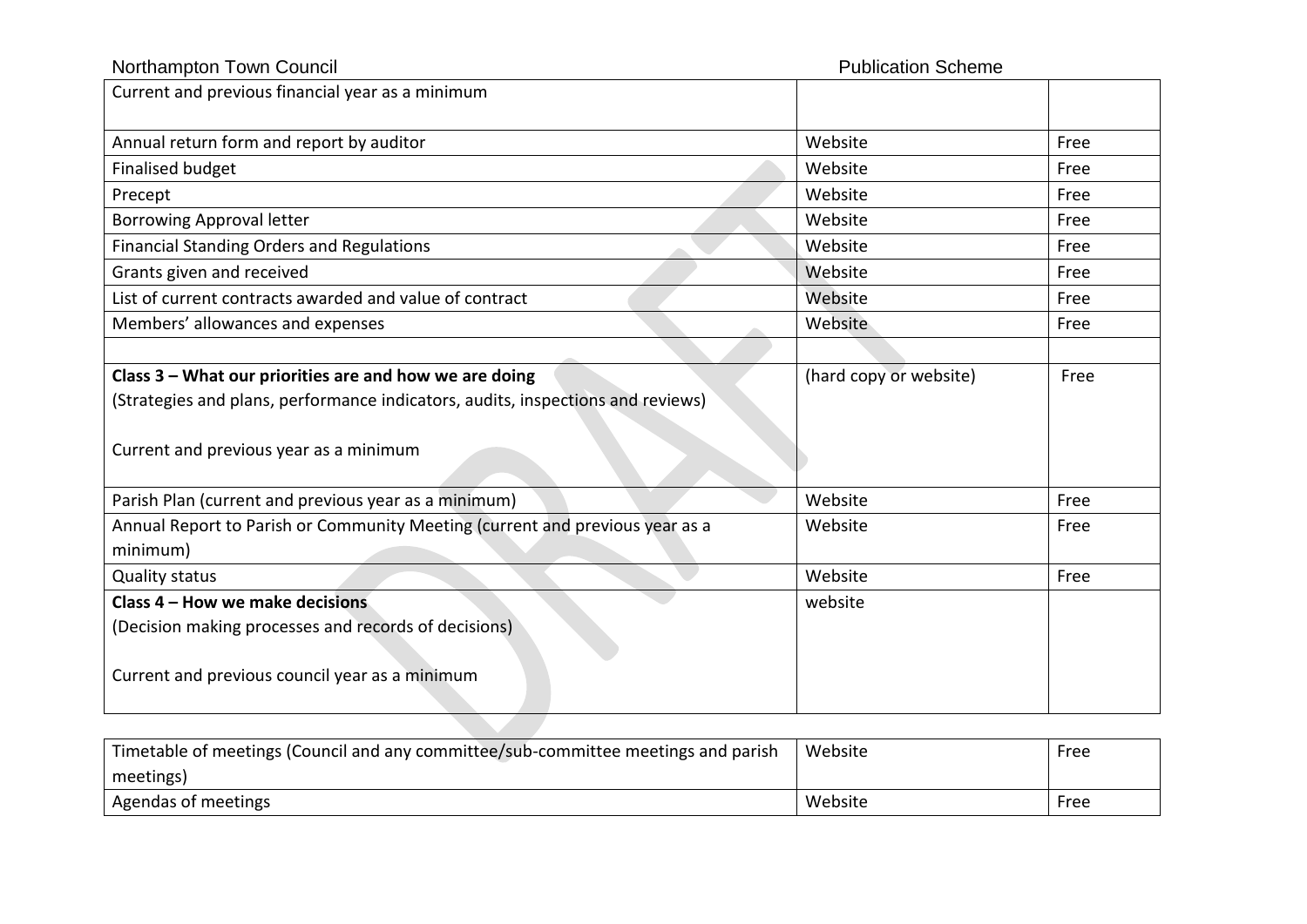| Northampton Town Council                                                                                 | <b>Publication Scheme</b> |      |
|----------------------------------------------------------------------------------------------------------|---------------------------|------|
| Minutes of meetings                                                                                      | Website                   | Free |
| Reports presented to council meetings                                                                    | Website                   | Free |
| Responses to consultation papers                                                                         | Website                   | Free |
| Responses to planning applications                                                                       | Website                   | Free |
|                                                                                                          |                           |      |
| Class 5 - Our policies and procedures                                                                    | website                   |      |
| (Current written protocols, policies and procedures for delivering our services and<br>responsibilities) |                           |      |
| Current information only                                                                                 |                           |      |
| Policies and procedures for the conduct of council business:                                             |                           |      |
| <b>Standing orders</b>                                                                                   | Website                   | Free |
| Committee and sub-committee terms of reference                                                           | Website                   |      |
| Delegated authority in respect of officers                                                               | Website                   |      |
| Code of Conduct                                                                                          | Website                   |      |
| Policy statements                                                                                        | Website                   |      |
| Policies and procedures for the provision of services and about the employment of staff:                 |                           |      |
| Internal instructions to staff and policies relating to the delivery of services                         |                           |      |
|                                                                                                          | Website                   | Free |
|                                                                                                          |                           |      |
|                                                                                                          |                           |      |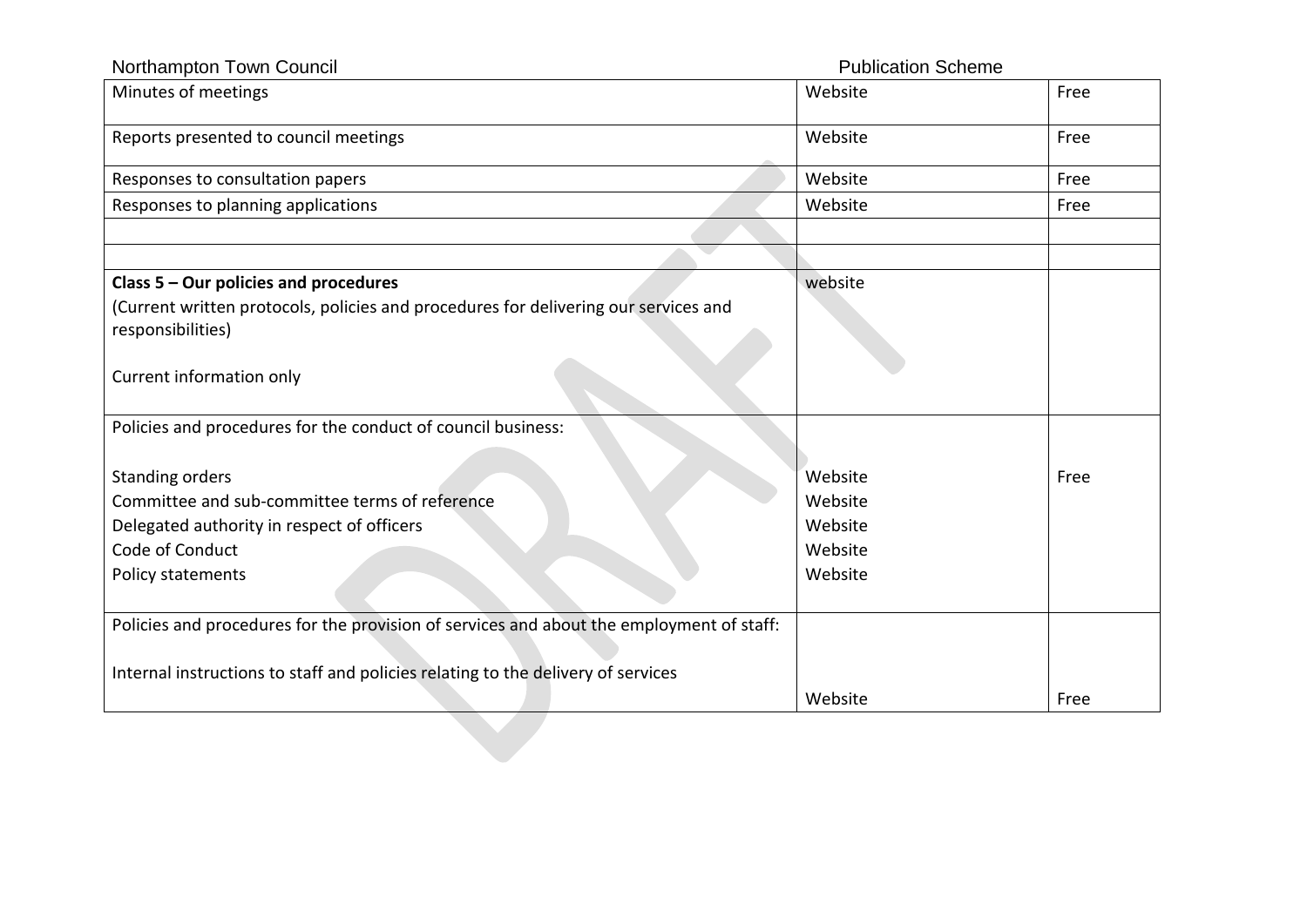| Northampton Town Council                                                               | <b>Publication Scheme</b>   |      |
|----------------------------------------------------------------------------------------|-----------------------------|------|
| Equality and diversity policy                                                          |                             |      |
| Health and safety policy                                                               |                             |      |
| Policies and procedures for handling requests for information                          | Website                     |      |
| Complaints procedures (including those covering requests for information and operating |                             |      |
| the publication scheme)                                                                |                             |      |
|                                                                                        |                             |      |
| Information security policy                                                            | Website                     |      |
|                                                                                        |                             |      |
| Data protection policies                                                               | Website                     |      |
|                                                                                        |                             |      |
|                                                                                        |                             |      |
|                                                                                        |                             |      |
| Class $6$ – Lists and Registers                                                        | (hard copy or website; some |      |
|                                                                                        | information may only be     |      |
| Currently maintained lists and registers only                                          | available by inspection)    |      |
|                                                                                        |                             |      |
| Assets register                                                                        | Hardcopy                    | Free |
|                                                                                        |                             |      |
| Register of members' interests                                                         | Hardcopy                    | Free |
|                                                                                        |                             |      |
| Register of gifts and hospitality                                                      | Hardcopy                    | Free |
|                                                                                        |                             |      |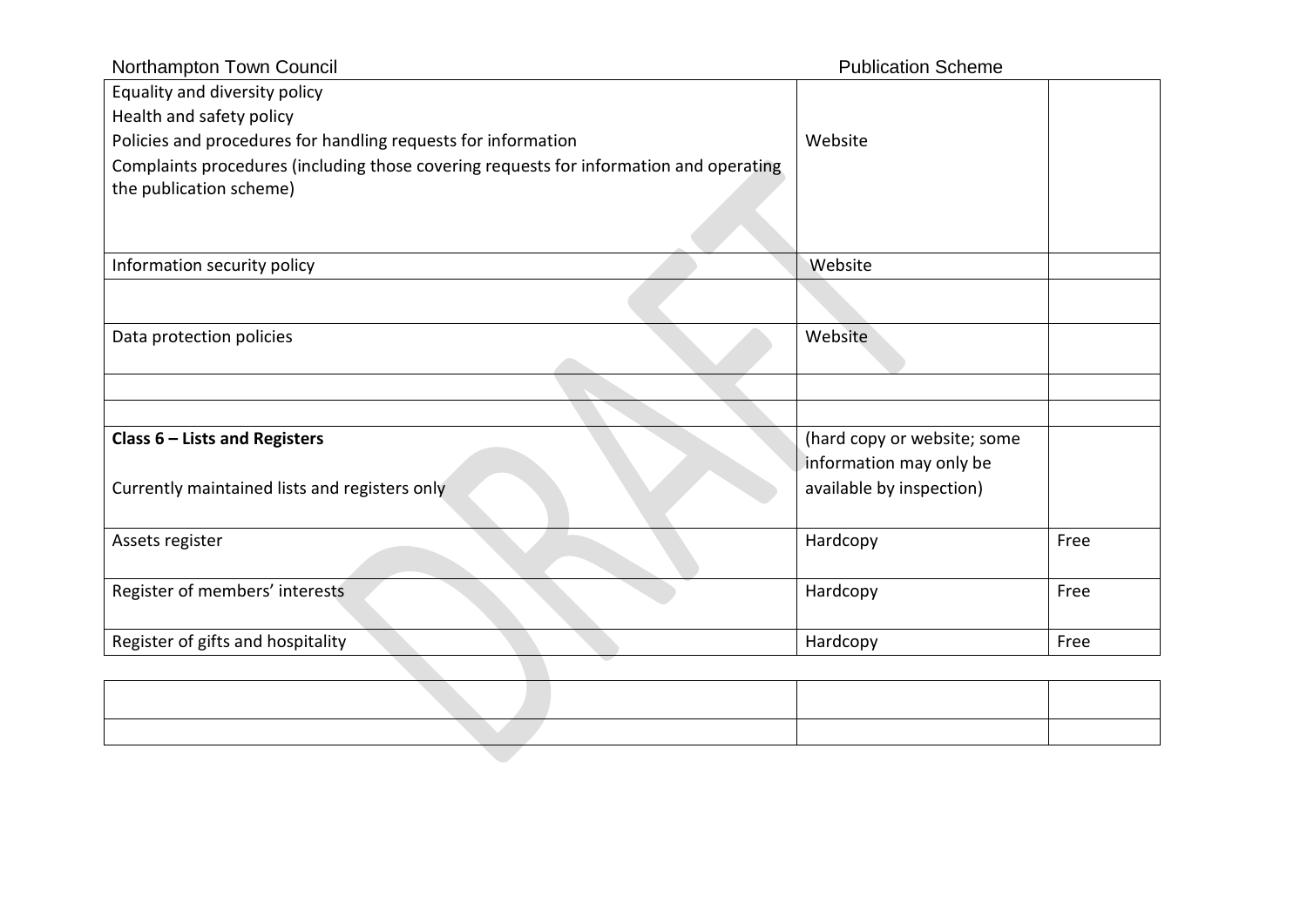| Northampton Town Council                                                                    | <b>Publication Scheme</b>    |  |
|---------------------------------------------------------------------------------------------|------------------------------|--|
| Class $7 -$ The services we offer                                                           | This section to be completed |  |
| (Information about the services we offer, including leaflets, guidance and newsletters      | once services have been      |  |
| produced for the public and businesses)                                                     | determined                   |  |
|                                                                                             |                              |  |
| Current information only                                                                    |                              |  |
|                                                                                             |                              |  |
| Allotments                                                                                  |                              |  |
| Burial grounds and closed churchyards                                                       |                              |  |
|                                                                                             |                              |  |
| Community centres and village halls                                                         |                              |  |
| Parks, playing fields and recreational facilities                                           |                              |  |
|                                                                                             |                              |  |
| Seating, litter bins, clocks, memorials and lighting                                        |                              |  |
| <b>Bus shelters</b>                                                                         |                              |  |
|                                                                                             |                              |  |
| Markets                                                                                     |                              |  |
|                                                                                             |                              |  |
| Public conveniences                                                                         |                              |  |
|                                                                                             |                              |  |
| Agency agreements                                                                           |                              |  |
| Services for which the council is entitled to recover a fee, together with those fees (e.g. |                              |  |
| burial fees)                                                                                |                              |  |
|                                                                                             |                              |  |

**Contact details: The Town Clerk Northampton Town Council Guildhall Northampton**